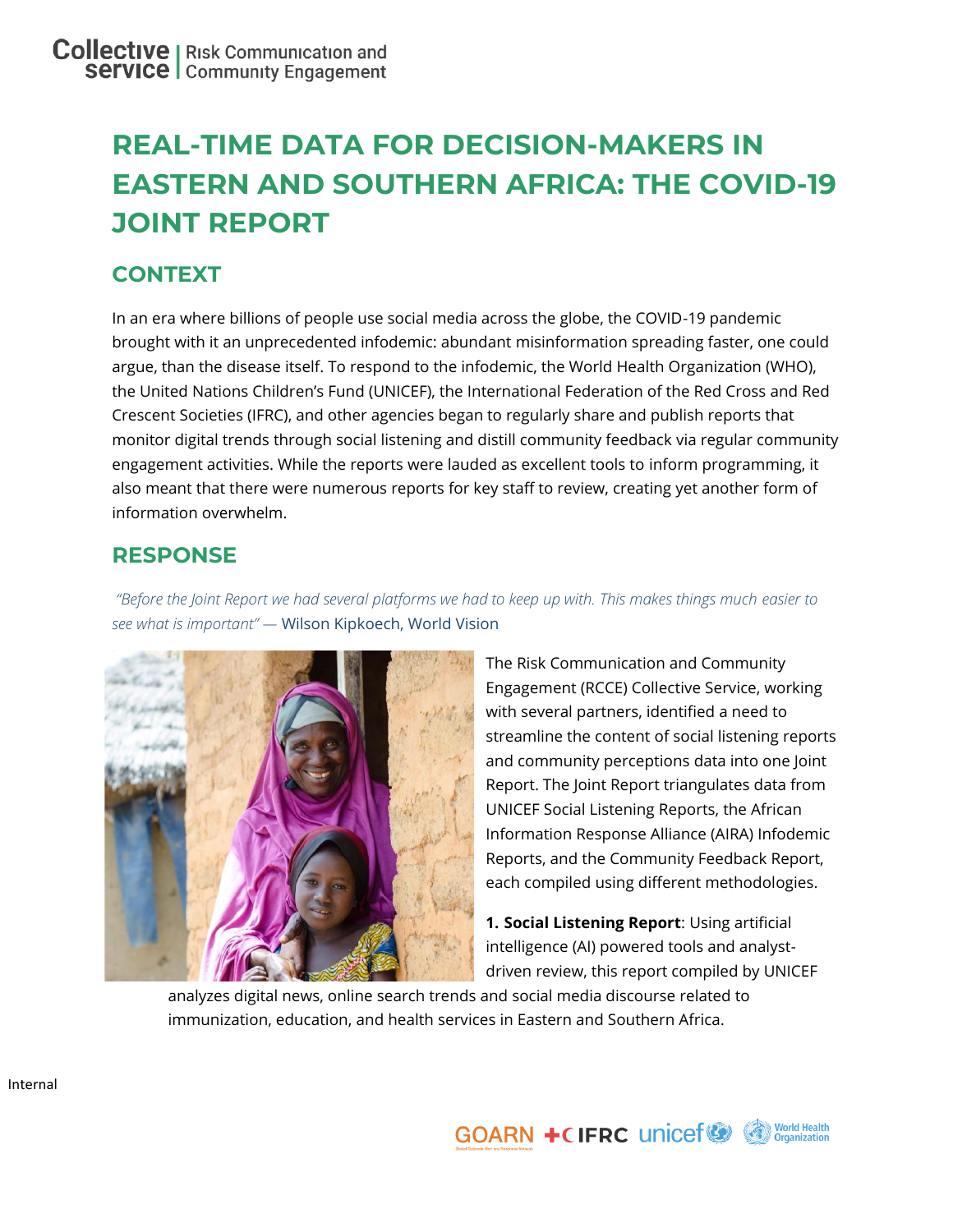- **2. AIRA Infodemic Reports**: This report, developed by WHO AFRO, analyzes trends observed on social media platforms, which it compiles using a variety of social listening dashboards specific to the COVID-19 response. When possible, circulation of rumors and misinformation on closed channels (e.g. WhatsApp) are confirmed in the report.
- **3. Community Feedback Report**: This report relies on partners on the ground, including Ministries of Health, to input data collected from community members. Based on the IFRC's community feedback methodology, partners report on prevalent conversations and community insights in the communities where they work.

Collective Service partners, led by AIRA, work together on a monthly basis to discuss the data from these reports, which are published throughout the previous month, to determine a theme, highlight the most important information, and produce critical recommendations for RCCE practitioners at the regional and country levels.

#### **FEATURES**

- \* Information gathering:
	- $\circ$  Online survey tool for partners contributing to the community feedback report digitizes information in real time so that it can be analyzed and accessed more readily than paper reports
	- o Social media platforms (e.g. Twitter, Facebook) are analyzed for trends and misinformation and rumors circulating on closed channels (e.g. Whatsapp) are confirmed when applicable
- Synthesis:
	- o High-demand information provided to key staff and decision-makers
	- o Trending conversations and misinformation flagged for community outreach
- Streamlining:
	- o Increased communication and good debate between partners creates a coherent data narrative
	- o Reduced message confusion by harmonizing information from different sources
- Dissemination:
	- $\circ$  Reduced burden on decision- and policy-makers to synthesize data from different reports and dashboards
	- o Offers regional- and country-level recommendations
	- o Development of content to address rumors and trends.

[Insert Data Flow Chart similar to below, to save space possibly incorporating the features into the visual]

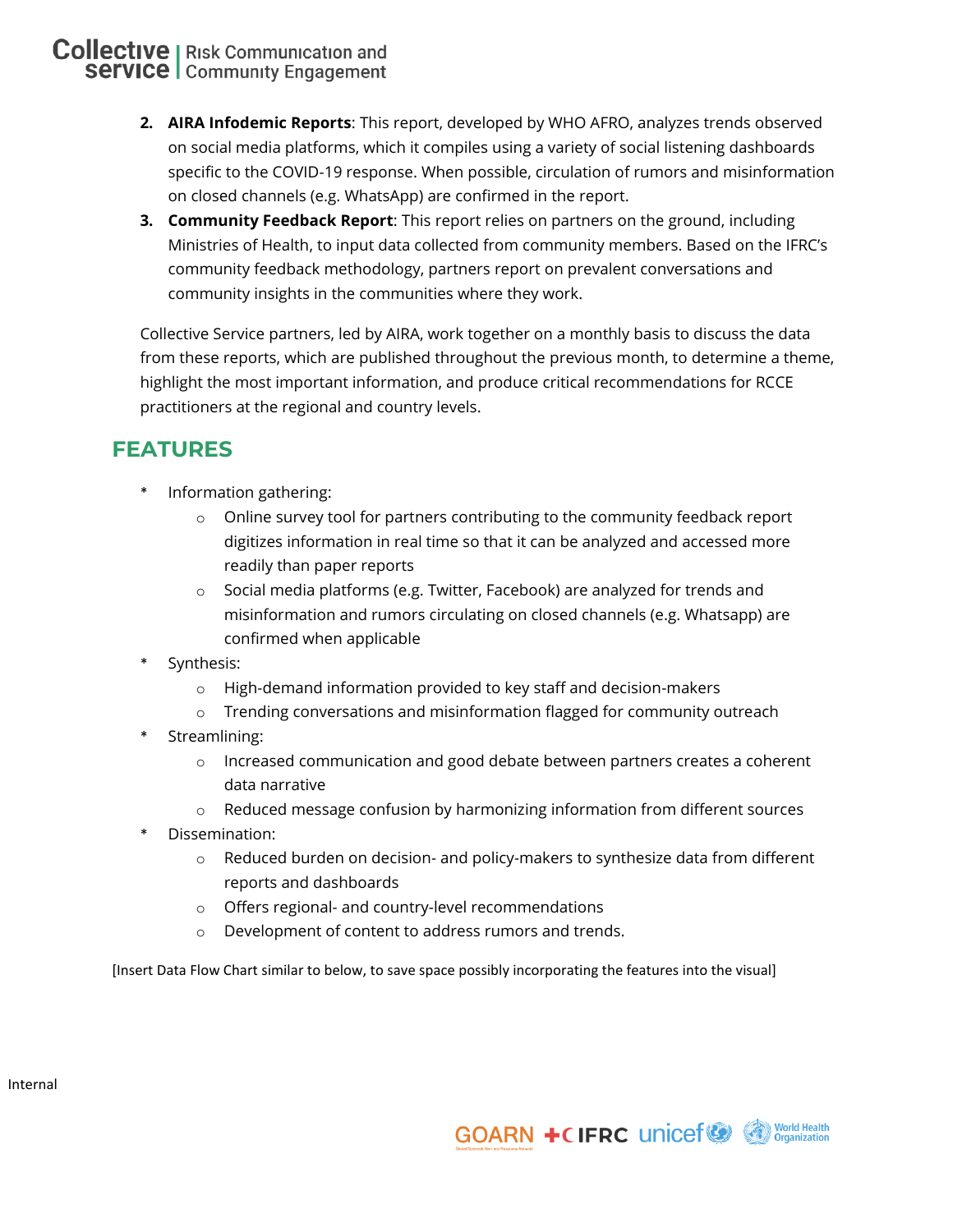

## **ACHIEVEMENTS**

- ⇒ Established a technical infrastructure and network of partners to inform future emergency response actions
- ⇒ Creates awareness about the importance of RCCE as part of the COVID-19 response
- ⇒ Serves as a model for multi-country, multi-organizational collaboration
- ⇒ Favorite tool for Collective Service partners to make COVID-19 program decisions
- ⇒ Helps community programs to stop rumors before they start
- ⇒ Allows organizational partners to speak with one voice to combat misinformation

## **SPOTLIGHT: THE COMMUNITY FEEDBACK REPORT**

*"The Community Feedback Report has helped us tremendously. We used to have a closet full of papers [M&E forms] that no one had the time to read or analyze. Now the data we collect is put to use immediately."—* Tendayi Gudo, National Director Apostolic Women Empowerment Trust

In an era of suspicion and fear magnified by the power of the internet, it is crucial to gain community trust, understand community-level perceptions, and respond in real-time to dispel myths and correct information. The Community Feedback report is a real-time dashboard built by the Collective Service Information management pillar using methodology developed by the IFRC, with extensive input from partners.

IFRC [methodology](https://www.liebertpub.com/doi/full/10.1089/hs.2020.0195) to collect community feedback focuses on questions, beliefs, rumors and concerns to advocate for community needs. Feedback is often collected during household visits,

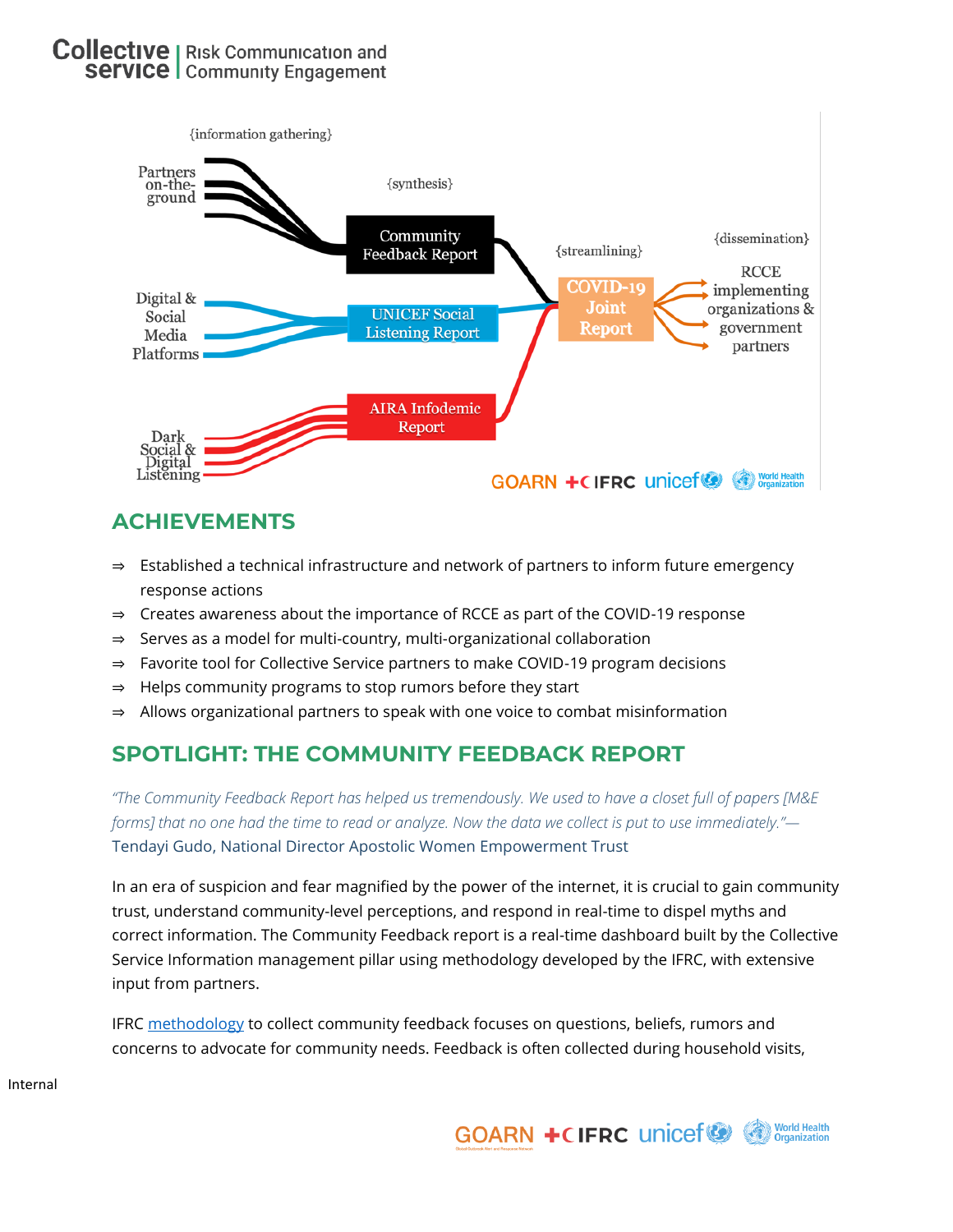interactive radio shows, social media, or WhatsApp. While findings are not statistically representative of the communities where data is collected, the data is nonetheless useful to point out potential red flags for triangulation with other data sources.

While organizations have long been gathering monitoring data on paper, without an infrastructure to digitize this data, it is often outdated by the time there is an opportunity to review it manually. With the Community Feedback Report technical infrastructure developed by The Collective Service, NGO/CBO and/or government staff can gather information from the field using a tablet and an online survey tool and upload this data to a real-time dashboard. The dashboard offers an array of relevant data and collaboration tools customized to the response. As the online survey tool collects qualitative data that is instantly centralized, it can be analyzed much more efficiently than traditional data gathering methods. Moreover, organizations have the opportunity to digitally search, review, and analyze their data in order to update communications plans and make time-sensitive programmatic decisions.





## **FROM THE FIELD**

Investigating vaccine confidence and acceptance among health care workers in Ethiopia, the Community Feedback Report noted that a viral video might be impacting vaccine acceptance. In the video, people were being vaccinated in their right arm, and a chip inserted. This video was tagged #666, #markofthebeast, referring to the Biblical chapter Revelations in which people are marked as followers of Satan on their forehead or right hand.

During a partner meeting, it was noted that the video was also picked up in the UNICEF Social Listening Report. Ethiopian partners were able to share more details around the specificity of the video including, in order to allay fears, that vaccine administrators offered to vaccinate health care workers on their left arm, which health care workers accepted.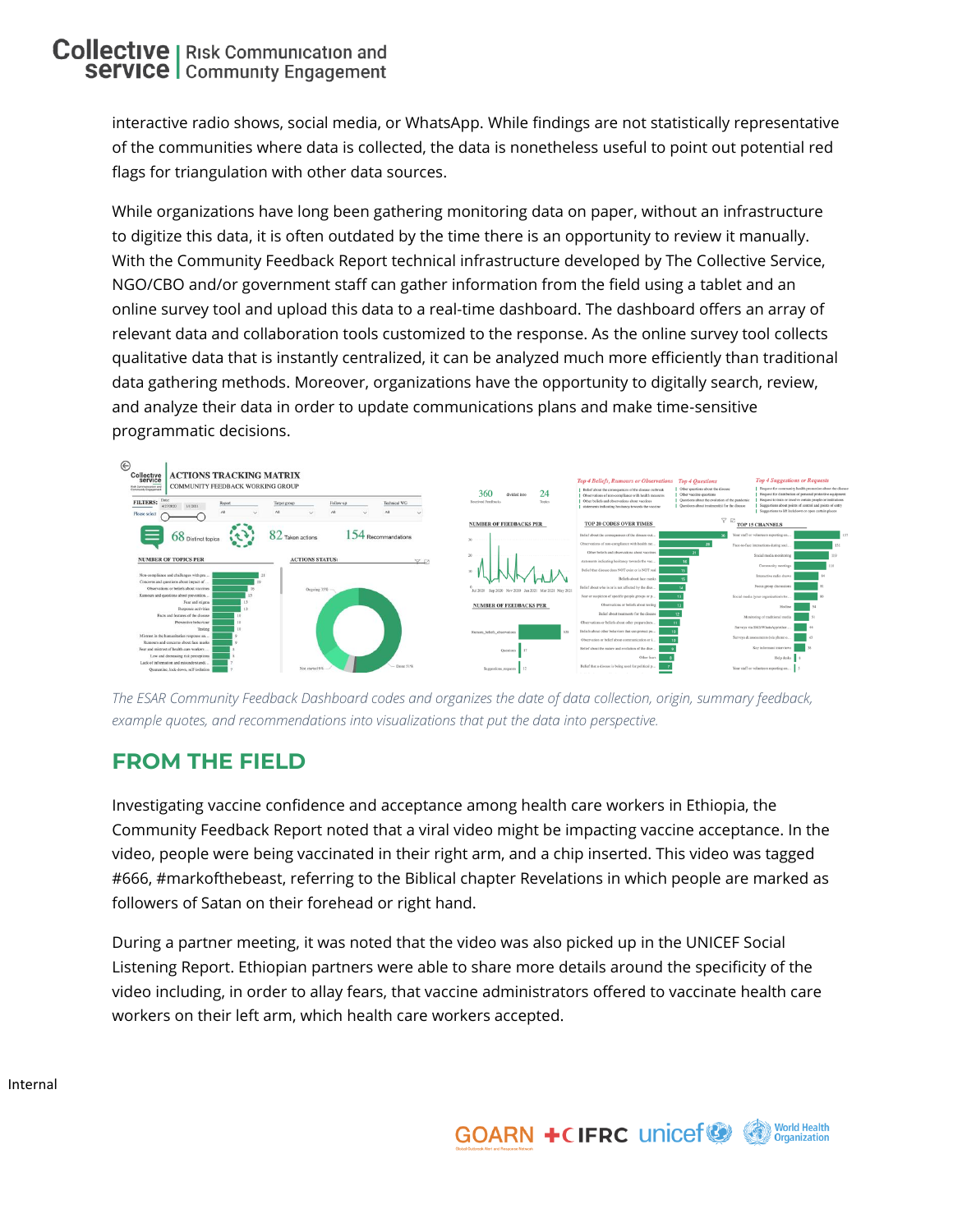The recurrence of the viral video in both sources confirmed the rise of this conspiracy. New content was created at Viral Facts Africa to dispel the myth, and WHO was able to revise its social listening algorithm to continue to monitor for vaccine hesitancy related to religious symbolism.

## **CHALLENGES**



*"What we see is that rumors and misinformation online are mirrored in our communities, even with lower rates of internet penetration." –* Daudi Ochieng, WHO Afro

With so many sources of information and methodological considerations for each data type, it can be difficult to prioritize data into actionable information and recommendations for responders. The key words, or taxonomies, used to tune artificial intelligence (AI) on big data sets, build in biases that must be discussed and justified. Rumors and misinformation in communities must be analyzed to determine how widespread or serious the impacts might be. Recommendations must be realistic and account for differences across the region. At the same time, this process

of deliberation and discussion builds solidarity among partners and enhances confidence in the report's conclusions and recommendations.

## **10 LESSONS LEARNED**

- **1.** Too many social listening reports/platforms make it difficult for decisions-makers to focus in on what is important. Initiatives like the Joint Report help programs make confident decisions.
- **2.** Creating the Joint Report not only provides critical information, but it also builds solidarity among partners through the process of discussion and deliberation.
- **3.** The triangulation of data is especially critical to confirm long-standing issues and generate discussion on potential solutions.